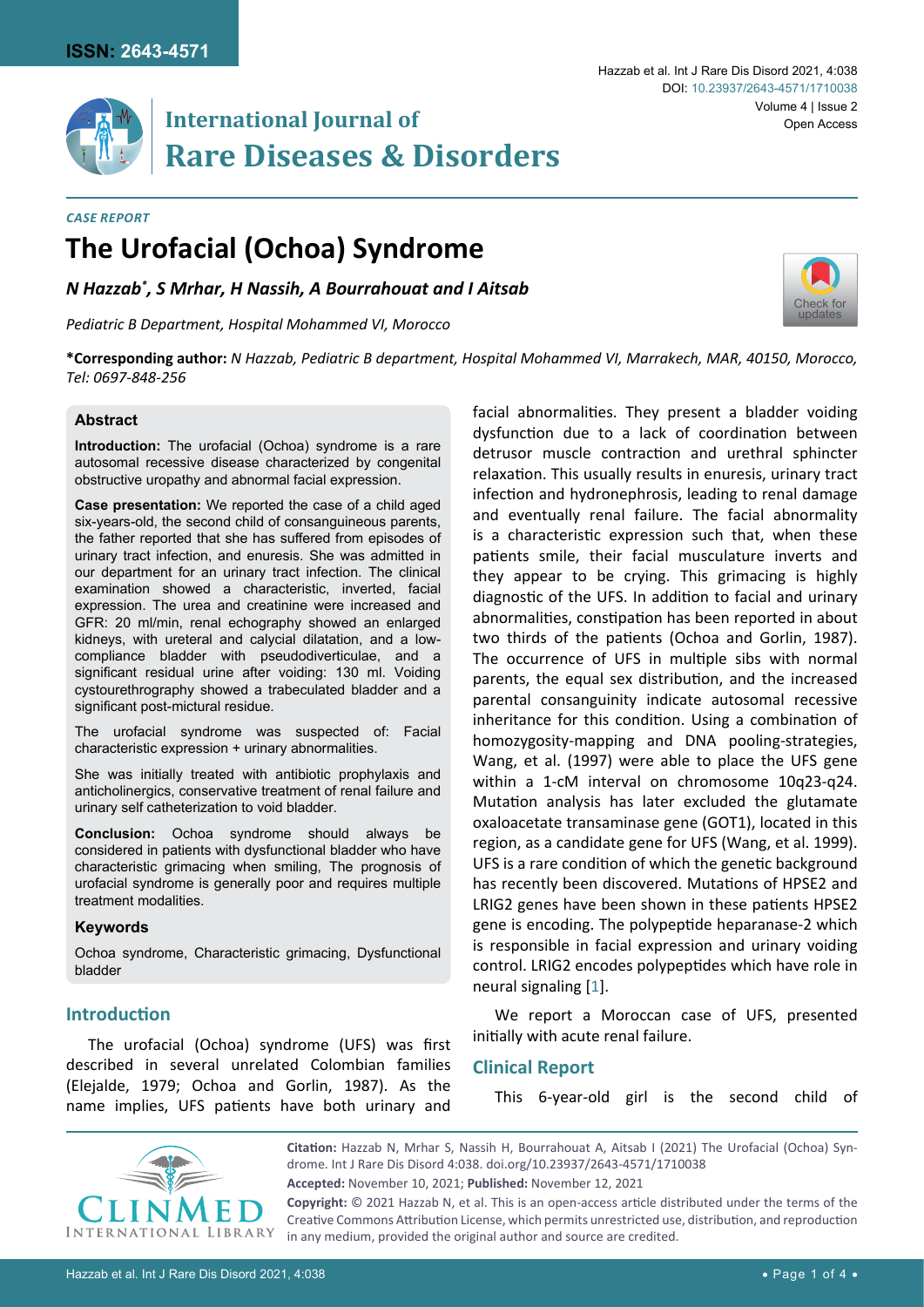<span id="page-1-0"></span>

consanguineous parents (uncle  $\pm$  niece). Father is reported to have suffered episodes of urinary tract infection. He did not show the characteristic grimacing of his daughter.

This child was born at term following a normal vaginal delivery after an uneventful pregnancy. Birth weight was 2500 g and length 49.5 cm. Development was otherwise normal in the first years of life, but she suffered of enuresis. At the age of 6 she presented with urinary tract infection. The urea and creatinine were increased and GFR: 20 ml/min; renal echography showed an enlarged kidneys, with ureteral, and calycial dilatation, and a low-compliance bladder with pseudodiverticular, and a signifcant residual urine after voiding: 130 ml. Voiding cystourethrography showed a trabeculated bladder and a significant post-mictural residue ([Figure 1](#page-1-0)). This child showed the characteristic, inverted, facial expression ([Figure 2](#page-2-0)).

On the suspicion of bladder dysfunction urodynamic studies were performed. The urodynamic exploration:

Adding the urodynamic findings of a non-neurogenic bladder to the typical facial expression, the Ochoa Syndrome diagnosis was confirmed.

The genetic analysis not done due to unavailability in Morocco and high cost.

She was initially treated with antibiotic prophylaxis and anticholinergics and conservative treatment of renal failure also clean intermittent catheterization to void the bladder.

# **Discussion**

Urofacial syndrome (UFS) is characterized by prenatal or infantile onset of urinary bladder voiding dysfunction, abnormal facial movement with expression (resulting from abnormal co-contraction of the corners of the mouth and eyes), and often bowel dysfunction (constipation and/or encopresis). Bladder voiding dysfunction increases the risk for urinary incontinence, megacystis, vesicoureteric reflux, hydroureteronephrosis, urosepsis, and progressive renal impairment. In rare instances, an individual who has a molecularly confirmed diagnosis and/or an affected relative meeting clinical diagnostic criteria manifests only the characteristic facial features or only the urinary bladder voiding dysfunction (not both). Nocturnal lagophthalmos (incomplete closing of the eyes during sleep) appears to be a common and significant finding [[2](#page-3-1)].

UFS was first described in several unrelated Colombian families (Elejalde, 1979; Ochoa and Gorlin, 1987). The facial abnormality is a characteristic 'inverse' facial expression when these patients smile, such that they appear to be crying. This grimacing is highly diagnostic of the UFS. Ochoa (1992) studied 50 patients from 32 families, the largest series reported so far. The majority presented with enuresis with or without urinary tract infection. A third of these patients were referred because of the characteristic facial expression, and the remainder because of urinary tract infection. Constipation was noted in over a half of the patients (28/50). Urological investigations and urodynamic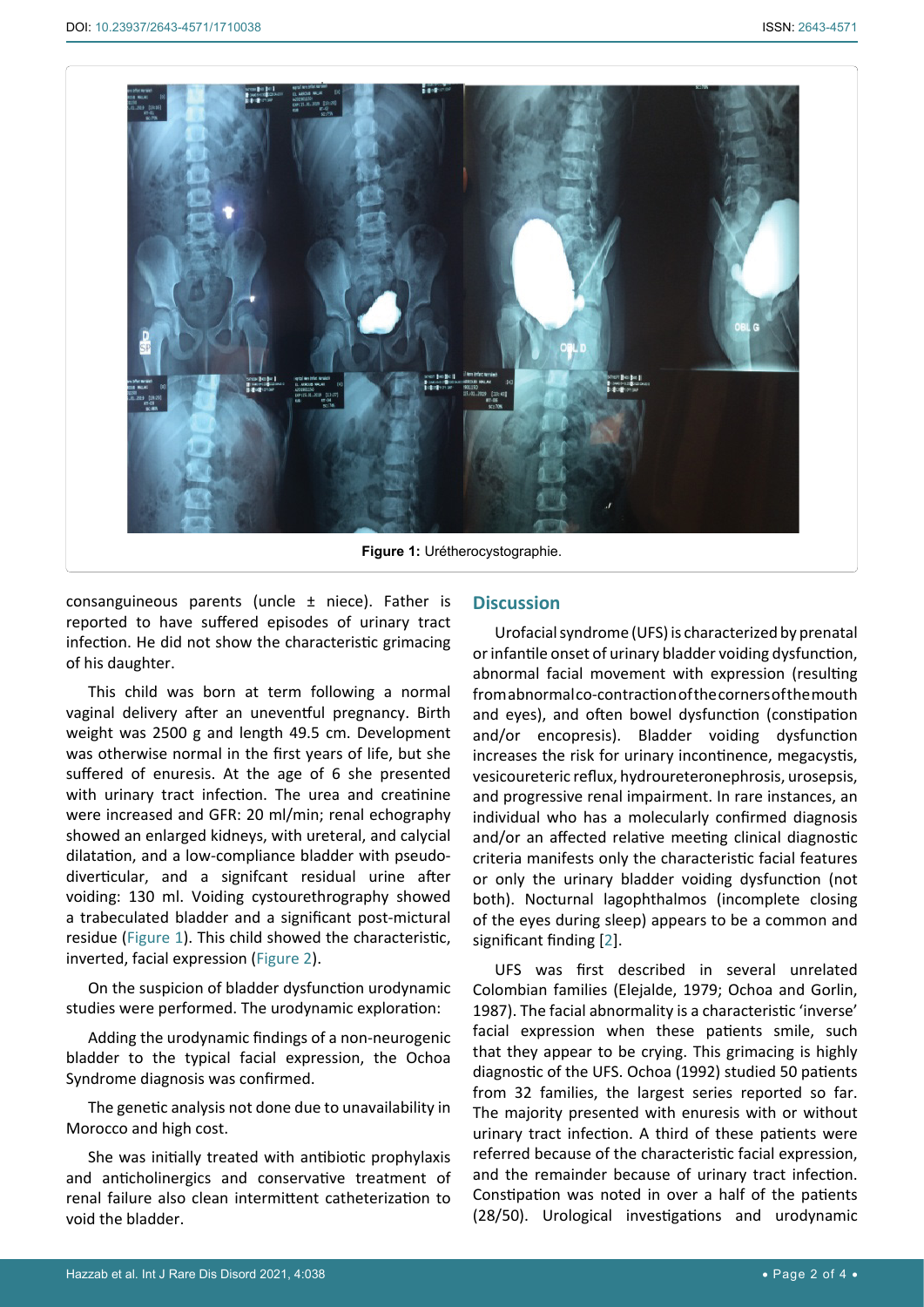<span id="page-2-0"></span>

**Figure 2:** Facial expression of Ochoa syndrome.

<span id="page-2-1"></span>

|  |  | Table 1: Urological problems, radiological findings, and management of Ochoa syndrome patients [4]. |  |
|--|--|-----------------------------------------------------------------------------------------------------|--|
|  |  |                                                                                                     |  |

| <b>Urological Problems</b> | <b>Radiological Findings</b>           | <b>Management</b>                       |
|----------------------------|----------------------------------------|-----------------------------------------|
| - Febrile UTIs             | Upper urinary tract dilatation         | Antibiotic prophylaxis                  |
| - Incontinence or enuresis | Residual urine                         | Anticholinergics                        |
| - Constipation             | Low-capacity, poorly compliant bladder | Clean intermittent catheterization      |
| - Voiding problems         | Vesicoureteral reflux                  | Intravesical botulinium toxin injection |
|                            | Renal scarring                         | Bowel management                        |
|                            |                                        | Augmentation cystoplasty                |

studies revealed characteristic findings of neuropathic bladder in all of them: A trabeculated, large capacity bladder with narrowing of the urethral lumen in all of them; a vesicoureteral reflux in two-thirds of patients (32/50), which was bilateral in half of them (18/32); and a hypertonic, hyper reflexic type of bladder in about half of the patients (22/50). None of the parents showed the characteristic facial expression, or any abnormal finding in urological investigations.

The observation of a large number of UFS cases confined to a small geographical area could support a founder effect. However, further cases have now been reported from Kuwait (Teebi and Hassoon, 1991), and the United States (Wang, et al. 1999), as well as from Europe (Galan, et al. 1997; Chauve, et al. 2000). Furthermore, genetic homogeneity has been demonstrated in the reported North American and French families (Wang, et al. 1999; Chauve, et al. 2000). Although undoubtedly a rare condition, it seems possible that there may be cases of UFS in whom the diagnosis has not been made because of the absence of overt urinary tract symptoms [[3](#page-3-3)].

UFS is a heterogeneous condition resulting from biallelic pathogenic variants in either HPSE2 or LRIG2. In some instances no pathogenic change has been identified. Note that the majority of individuals with UFS reported to date have not had molecular confirmation of their diagnosis. It is inherited in an autosomal recessive manner. At conception, each sib of an affected individual has a 25% chance of being affected, a 50% chance of being an asymptomatic carrier, and a 25% chance of being unaffected and not a carrier. Carrier testing for at-risk relatives, prenatal testing of pregnancies at increased risk, and preimplantation genetic diagnosis are possible if the pathogenic variants in the family are known [[2](#page-3-1)].

The aim of early treatment is the restoration of balanced bladder emptying and prevention of upper tract deterioration. By achieving a low-pressure and adequate bladder capacity, potential risk of upper tract dilation, associated reflux, thus, progressive renal scarring can be eliminated. Significant residual urine can cause recurrent febrile urinary tract infections. Therefore CIC is inevitable in most of the + patients. Therapeutic strategies consist of antibiotic prophylaxis, clean intermittent catheterization, anticholinergics, and intravesical botulinium toxin injection, if needed. Efficacy of the treatment varies between individuals with Ochoa syndrome ([Table 1](#page-2-1)) [[4](#page-3-2)].